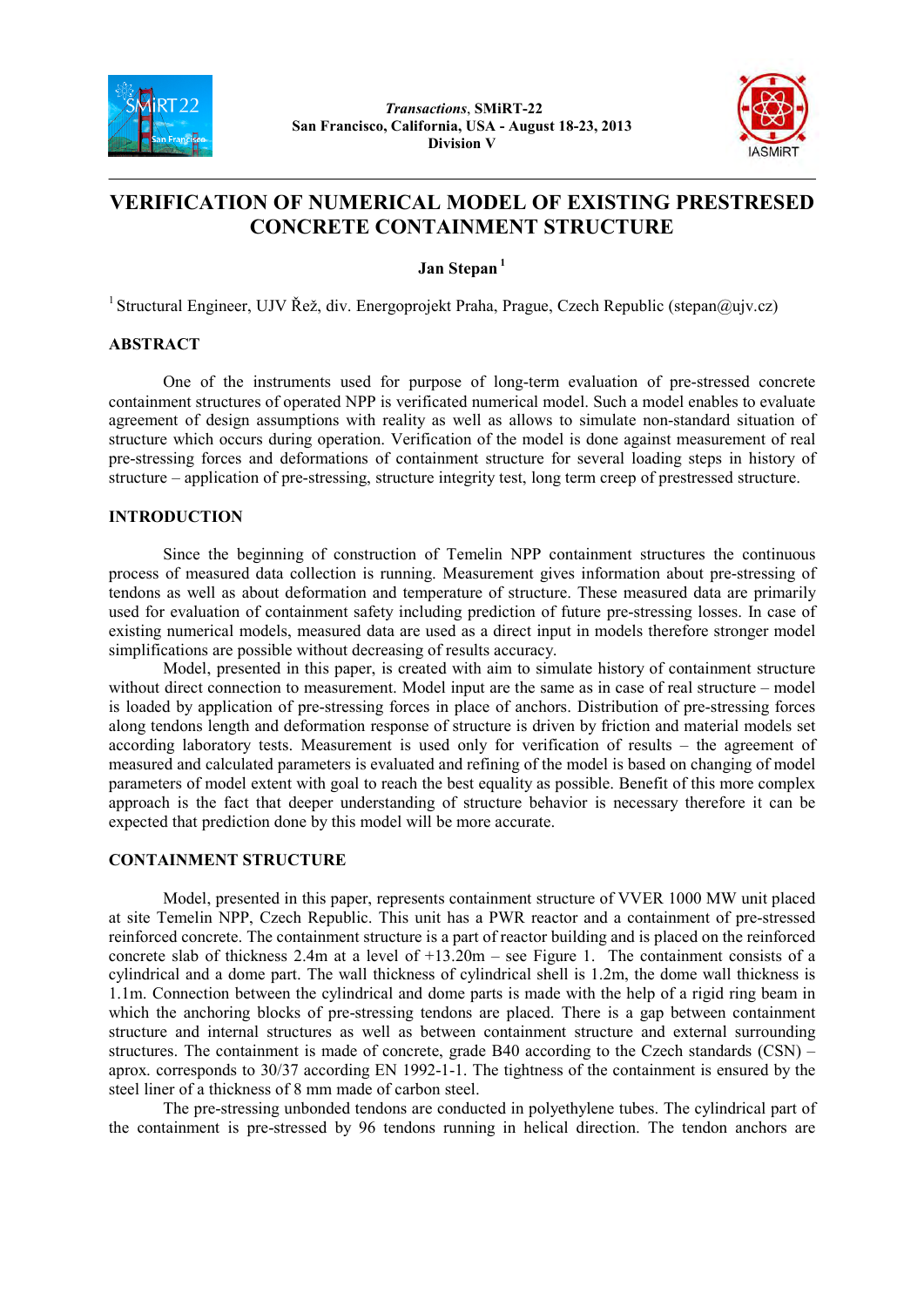installed in the upper part of the ring beam, the bending of the tendons takes place in the slab at a level of +13.20m. The dome part of the containment is pre-stressed by an orthogonal grid plan of 36 pre-stressing tendons. Always two tendons are conducted against each other, anchors of one tendon and bending of the other one are situated on one side. The tendons of the cylinder and dome parts are of the same structure and cross section. Every tendon is formed by 450 wires featuring a diameter of 5 mm. Low-relaxation wire was used for production, its yield point being 1620 MPa. The initial nominal pre-stressing force according to the design is 10 MN. Tendons preservation was made with grease during production, preservation of anchors was made after pre-stressing.

The containment function was verified during the structure integrity test (SIT) performed before a starting of unit operation. The test carried out on both the Unit 1 and Unit 2 was implemented as a combined test. The function was tested for strength at an overpressure of 460 kPa, the function was tested for tightness at an overpressure of 400 kPa. The SIT of the Unit 1 was carried out in 1998, the SIT of the Unit 2 was carried out in 2000.

In order to enable the inspection of the level of the containment pre-stressing, measurement systems are installed permanently on the structure. These systems measure structure deformations and pre-stressing force in the tendons. The following measurement systems are permanently installed on the containment (distribution of sensors is showed in Figure 5):

- NDS and SDM systems these two systems consist of vibrating wire strain gauges fitted during concrete pouring into the containment walls. The sensors are of four types and measure concrete deformation, temperature, horizontal displacement in the middle of the height of the cylindrical part of the containment. The containment includes more than 240 sensors which are installed in it (246 on the Unit 1 and 256 on the Unit 2).
- Hottinger system this system is formed by strain-wire gauges stuck on the anchors of all tendons of the cylinder and of the dome, i.e. 264 anchors measured. The sensors measure force in the anchor of the pre-stressing tendons.
- MEM system the system is formed by the sensors installed on the conduits of the prestressing tendons. These sensors measure force in the tendons by means of the magnetoelastic method. The sensors are placed on two tendons of the cylinder and of the dome. The sensors on the dome tendons are placed under the anchor and the tendon bend. On cylinder tendons they are placed under the anchor and at the middle of the cylinder height, on the Unit 1 the sensors are installed in the lower part of the cylinder as well.

The measurement is carried out once a month. Inspection of the measured values is carried out after each measurement, a complete assessment is made once a year at the end of outage time.

## **FE MODEL**

Main goal of the model is to simulate long-term behavior of containment structure for which time dependent changes of material parameters are important. Model should also be able to simulate other changes of global loadings of structure such as temperature changes, an internal pressure loading or a rupture of tendon. One of the requirements for model capabilities was possibility to simulate free motion of tendon in a duct.

Model is created in Abaqus SW and represents whole containment structure. Due to the fact that the containment is a part of reactor building, the concrete slab at a level of  $+13.20$ m have been implicated into the model including main walls of one lower and one upper story. Boundary conditions are set at the edges of the walls. By this way, the flexural stiffness in the fixing of cylindrical part of containment should be well simulated. Global view of the model is in the Figure 2.

The basic principles used for model creation are follows:

- elastic behavior of materials are expected (but future expansion to non-linear material parameters is possible)
- model includes main openings in the wall and the changes of its thickness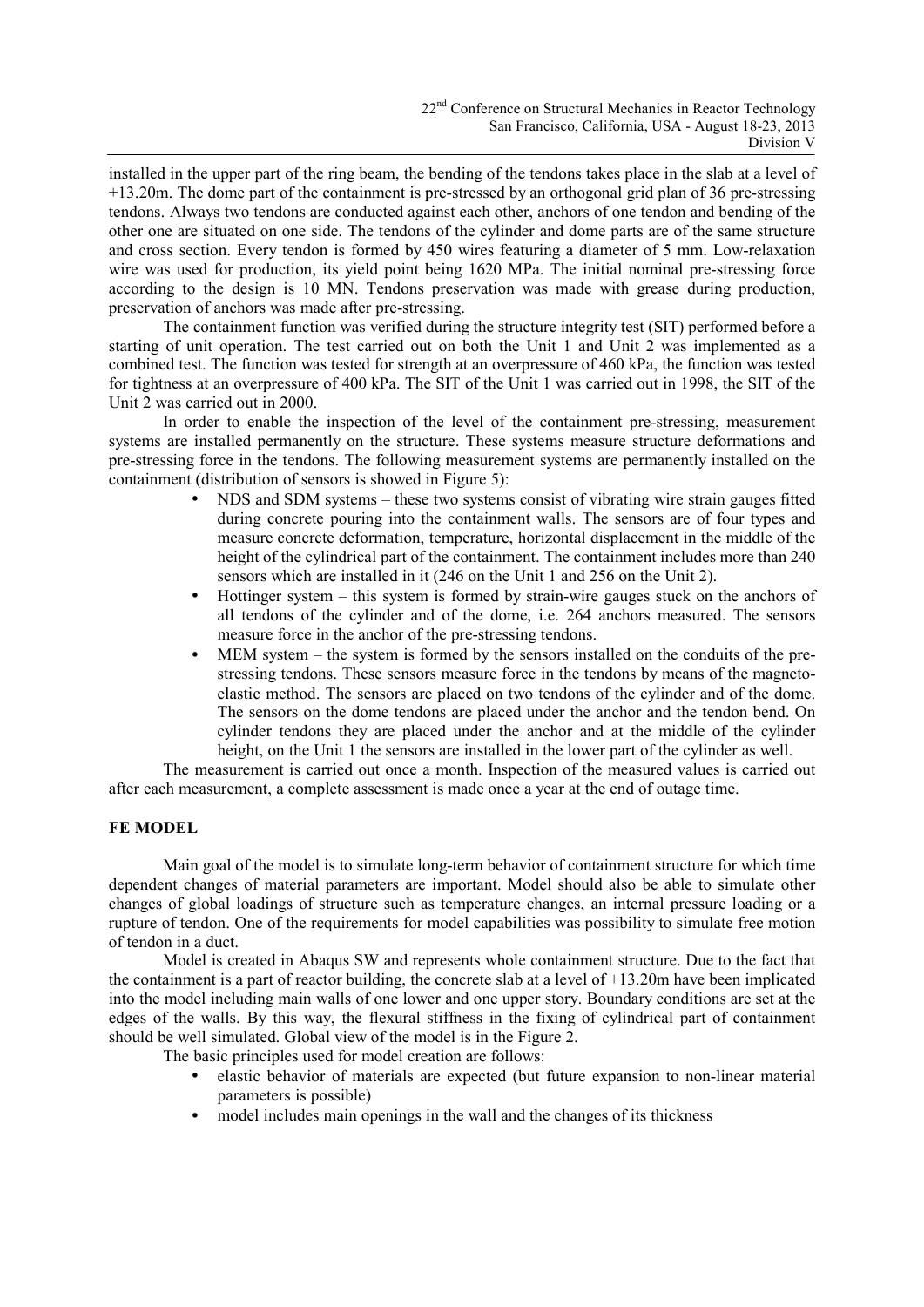- perfect connection between concrete surface and liner is expected and couplers are not included in the model
- elements modeling tendons respect real trajectory and enables free motion of tendons in a ducts including friction. Tendons are independent and their modeling enables individual changes of pre-stressing forces.
- concrete reinforcement is not modeled, contribution of reinforcement to the stiffness is included into modulus of elasticity of concrete.
- weight of cranes, installed on containment structure, is modeled by means of nodal masses, crane track is included in the model.

The principal part of the model is mass of concrete modeled by solid elements. Considering need of simulation of thermal changes, six elements across wall thickness is generated. Elements forming concrete of containment are used as a host elements for following additional part of containment structure:

- tendon ducts modeled by beam elements Figure 3
- steel structure of formwork modeled by truss elements Figure 4
- steel structure of crane track modeled by truss and shell elements
- liner and embedded plates modeled by shell elements

Tendons are modeled by beam elements. Connection between tendon and duct is provided by "Tube to tube" contact elements which simulates interaction between two tubes were one tube lies inside the other and is able to take into account the friction between tendon and duct. Application of prestressing is done by means of linear increasing forces acting at the end of tendons along with removing elements representing anchors. After reaching final level of pre-stressing, elements representing anchors are reactivated and forces are decreased to zero.

In the model, there are considered only time dependent parameters for concrete – shrinkage and creep. Relaxation of tendons steel have been neglected – according tests the majority of relaxation is done during application of pre-stressing force and pre-stressing losses due to relaxation of tendons steel after fixing of anchors are not significant. Shrinkage of concrete is incorporated by means of sets of independent strain time histories joined with individual parts of structure according their age. Creep is introduced by visco-elastic material parameters including dependence on temperature changes. Both, shrinkage and creep, are based on B3 concrete model – Bazant (1999) – modified according results of long term measurement on concrete samples in laboratory – for discussion of appropriate model of concrete shrinkage and creep see Stepan at al. (2003).

## **VERIFICATION OF FE MODEL**

The containment structure is exposed to several different loadings during its life time. All loadings have been divided into two groups – instantaneous change of loading when effect of time could be neglected and intermediate time periods when there is a constant load level and only time dependent material parameters cause changes of deformation of structure.

Main load steps, used in calculations, are follows:

- building-up of containment structure:
	- o concreting of lower cylindrical part
	- o concreting of upper cylindrical part
	- o concreting of ring beam and dome
- pre-stressing divided into several steps according real process of application of prestressing (each tendon was pre-stressed in two step levels and there were different groups of tendons of cylinder and dome pre-stressed step by step)
- structure integrity test
- start of operation (considerable change of global temperature of structure)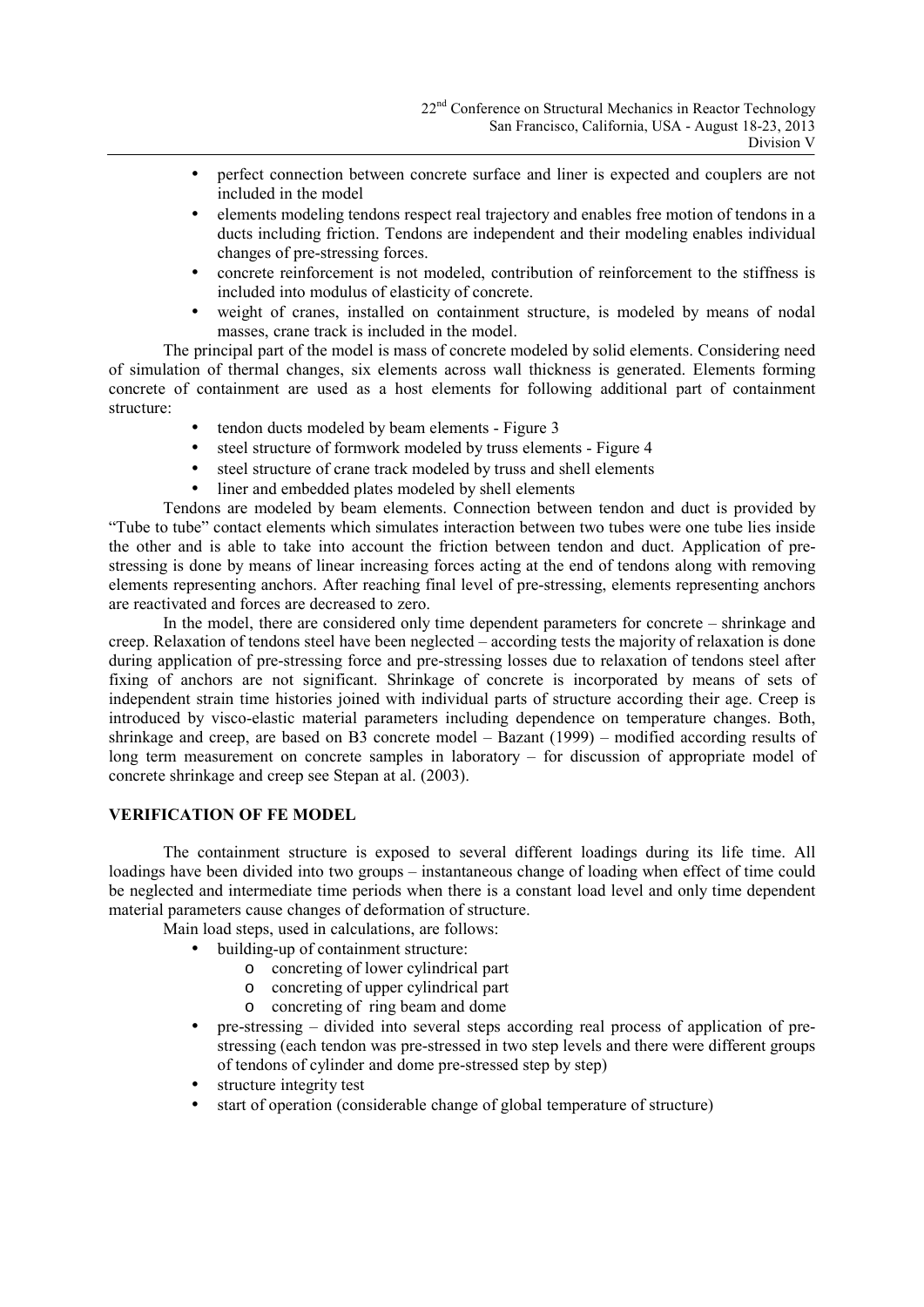Next load steps have been selected for verification of FE model:

- structure integrity test containment is loaded by internal overpressure therefore there is clear definition of load. In addition, duration of load is relatively short and influence of time-dependent parameters is low. This loading is used as a base load for verification of instantaneous elastic response of structure.
- application of pre-stressing due to need of simplification of process of pre-stressing and crucial importance of this loading for stress-deformation state of structure, verification of calculation results for this loading is important.
- long term response of structure after application of pre-stressing this time period is significant because causes loss of pre-stressing force in tendons during period of unit operation. Due to temperature dependency of material parameters of concrete, the calculation have been divided into two steps – period before starting of operation and operation period.

Examples of time histories used for verification of model are presented in enclosed figures:

- Figure 6 pre-stressing of Unit 2: measurement of horizontal displacements in the middle of cylinder height , individual pre-stressing steps are notable.
- Figure  $7 SIT$  at Unit 2: measurement of internal overpressure and changes of prestressing forces in cylindrical tendon no.68 measured by MEM system.
- Figure 8 long-term measurement of deformation of Unit 2: measurement of strain in the middle of cylinder height (horizontal and vertical), effect of increasing of global temperature of structure is in evidence after year 2001 when operation of the Unit 2 started.

The process of model verification consists of comparison of measured and calculated deformation, strain and pre-stressing forces. Verification starts with comparison of strain in the middle areas of cylinder and dome (middle of height of cylinder and center of dome). In these areas the effect of moments on measured strain is reduced and the wall acts in compression through whole thickness therefore local inhomogeneities and accurate location of sensors are not so fundamental. Based on measurement of all sensors of NDS system, placed in the middle areas, the "characteristic" response of structure has been defined and results of calculation is evaluated against this characteristic response. The long-term changes of pre-stressing forces are checked by comparison of time histories of average forces in anchors of cylinder and dome. Distribution of pre-stressing forces along tendon length is verified by comparison with measurement of MEM system.

In the second step, comparison of strain measured in moment areas (areas close to fixing of cylinder and dome into connecting rigid structures) and individual evaluation of pre-stressing forces in tendons are done. In the moment areas, there is difficult to find "characteristic" response and it is necessary to evaluate individually measurement of each sensor. Reason is a presence of cracks in concrete and high sensitivity on location of sensor in cross-section. Very good instrument for evaluation of correctness of measurement is results of measurement during pressure tests. Thank to knowledge of expected response during these tests, it is possible to assign whether sensors are able to measure real values or not.

Based on results of these verification steps, the input parameters of models are adapted with aim to reach the best possible agreement of simulated and measured response of containment Unit 1 and Unit 2 (models and calculations are carried out independently for both structures). These verified models are then used in case of occurrence of non-expected loading (i.e. rupture of tendon or significant thermal loading) and for prediction of future losses of pre-stressing forces in tendons. Annual re-verification of models is expected – new measurement of structure response will be implicated and possible changes of structure configuration will be incorporated into model (i.e. replacement of tendon).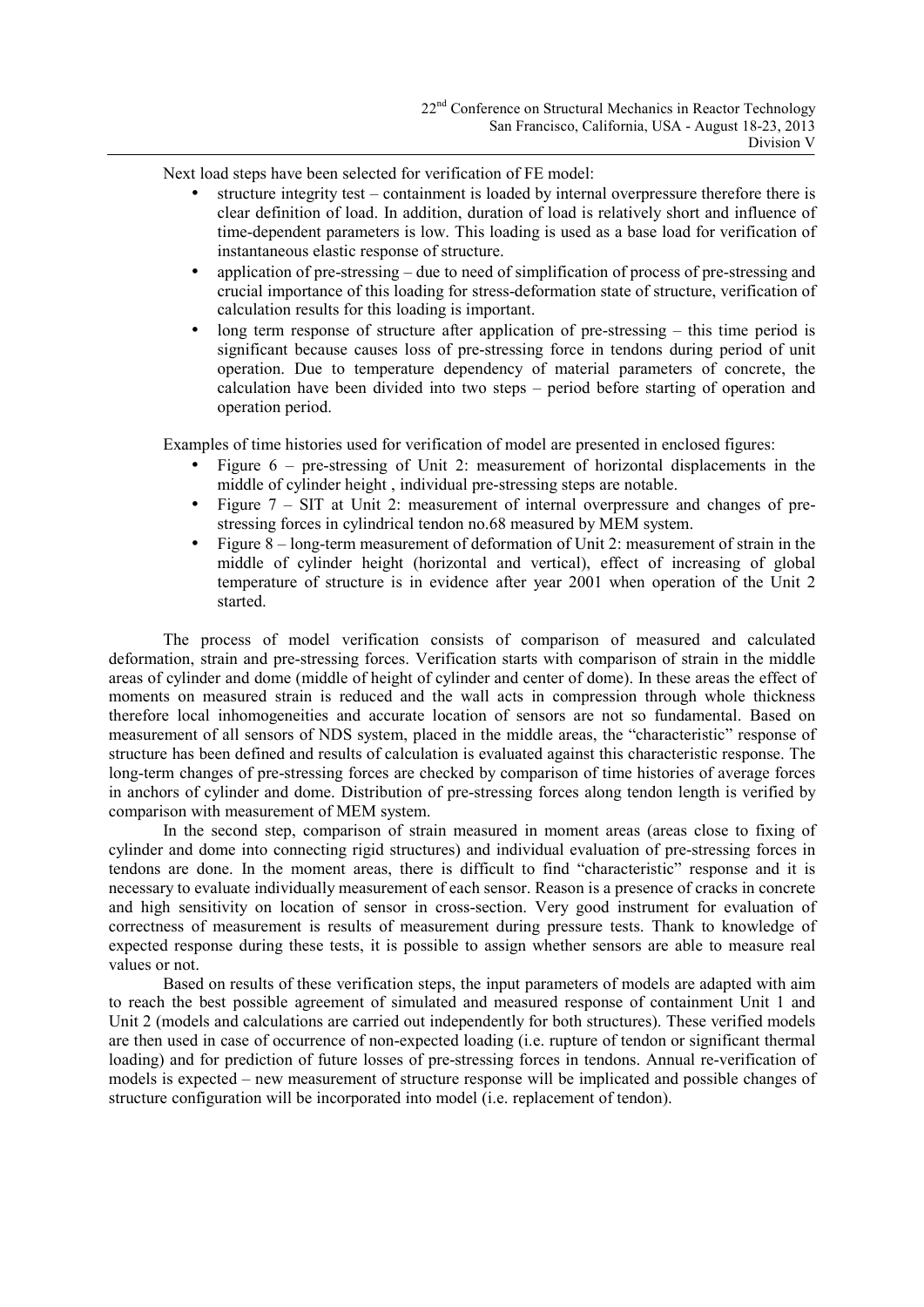#### **CONCLUSION**

Presented process of model verification, based on comparison of simulated and measured response of real structure, demonstrated that in case of existence at least of basic long-term monitoring of response of simulated structure it is possible to refine the model enough to be able to closely simulate the real structure and help with understanding of the structure behavior and predict future behavior of the structure.

#### **REFERENCES**

Stepan, J., Maly, J., Holub, I. and Schererova, K. (2003). "Creep of pre-stressed concrete containment – Comparing measurements to calculations" *Proc., SMiRT 17 Conference*, IASMiRT, Prague.

Bazant, Z.P. and Baweja, S. (1999). "Creep and Shrinkage Prediction Model for Analysis and Design of Concrete Structures: Model B3", ACI Special Publication, in press.



Figure 1. Section view of VVER1000 Reactor building, concrete containment is marked by green filling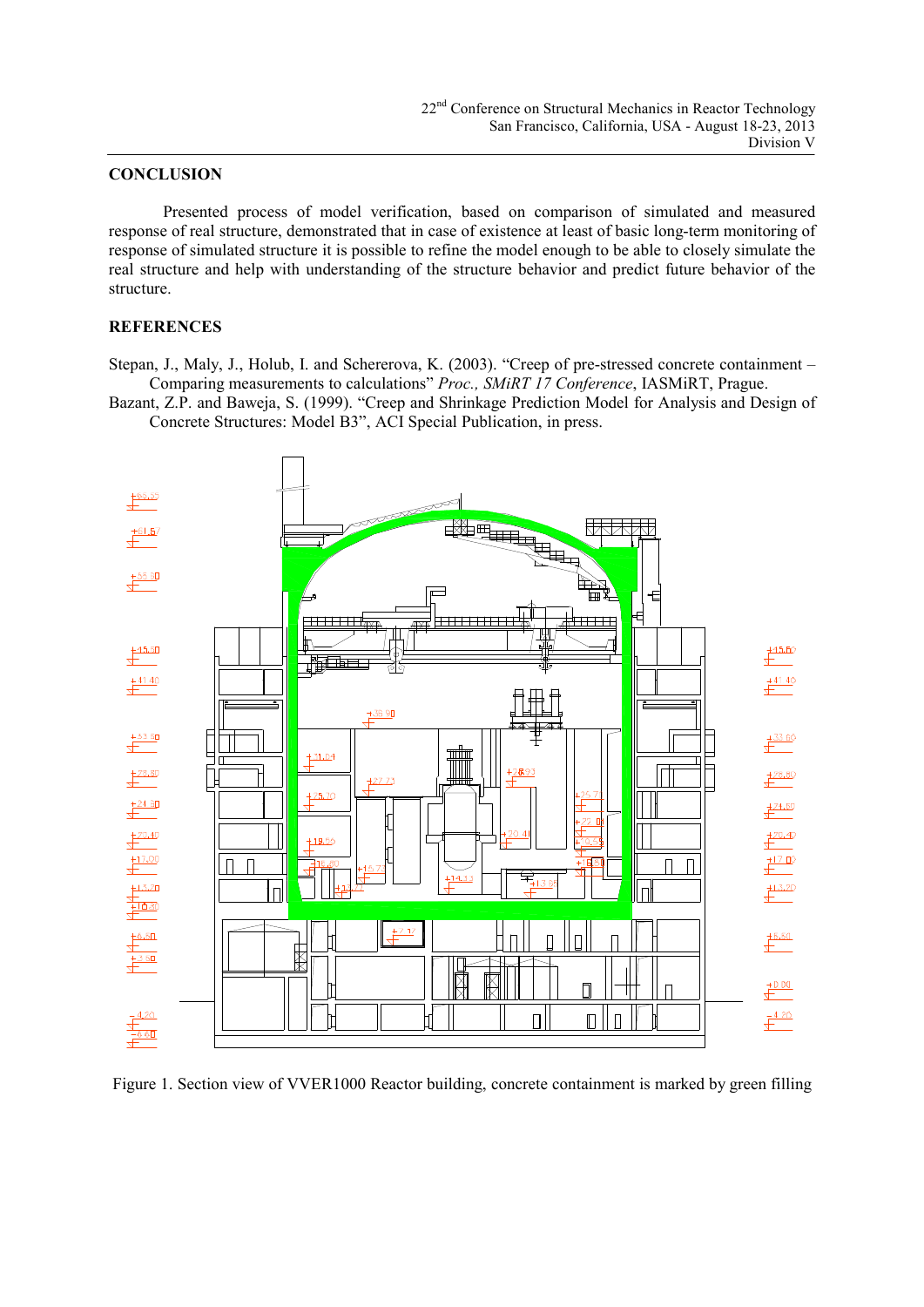

Figure 3. Layout of cylindrical and dome tendon ducts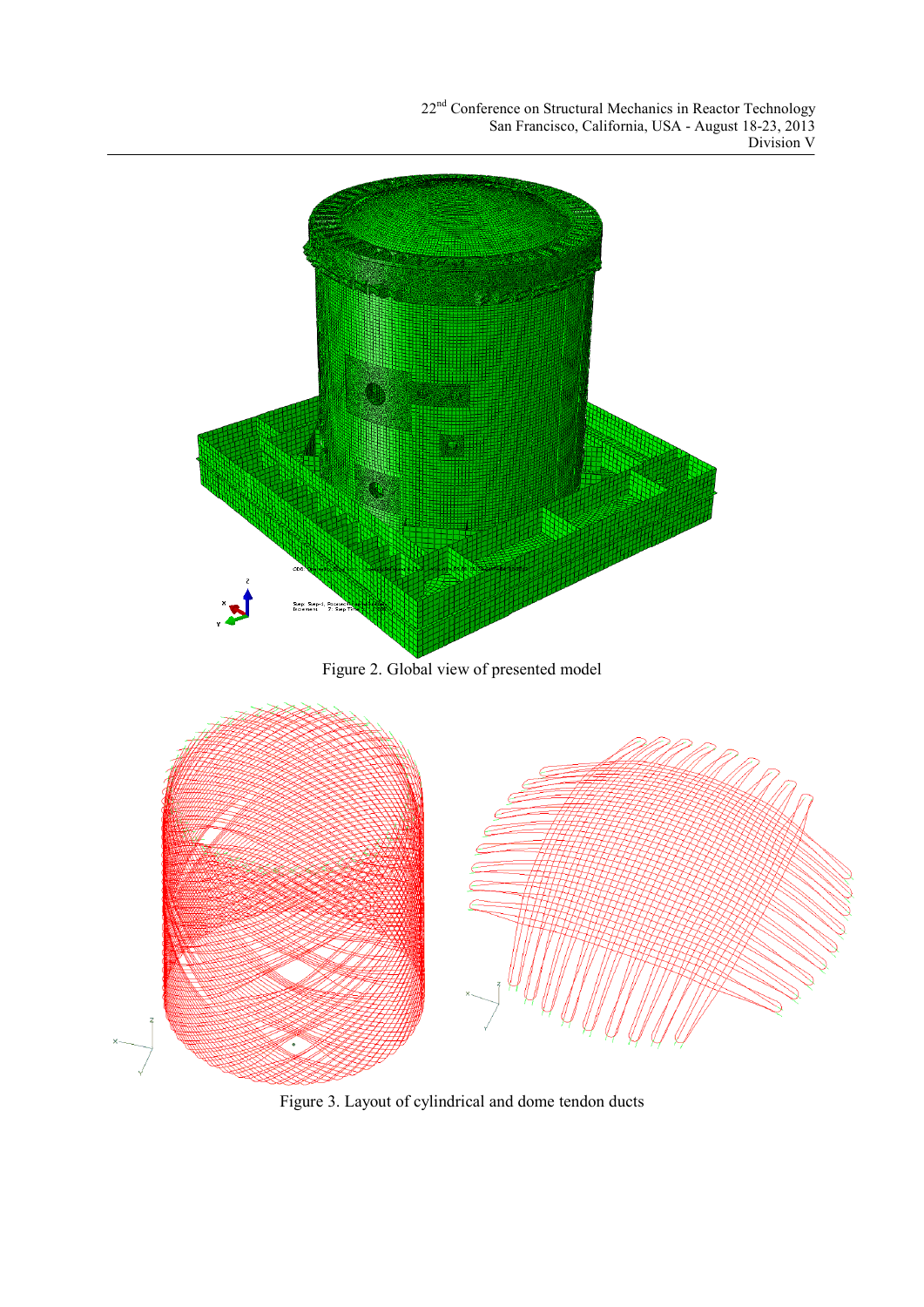

Figure 4. Layout of steel structure of formwork



Figure 5. Distribution of sensors on the containment structure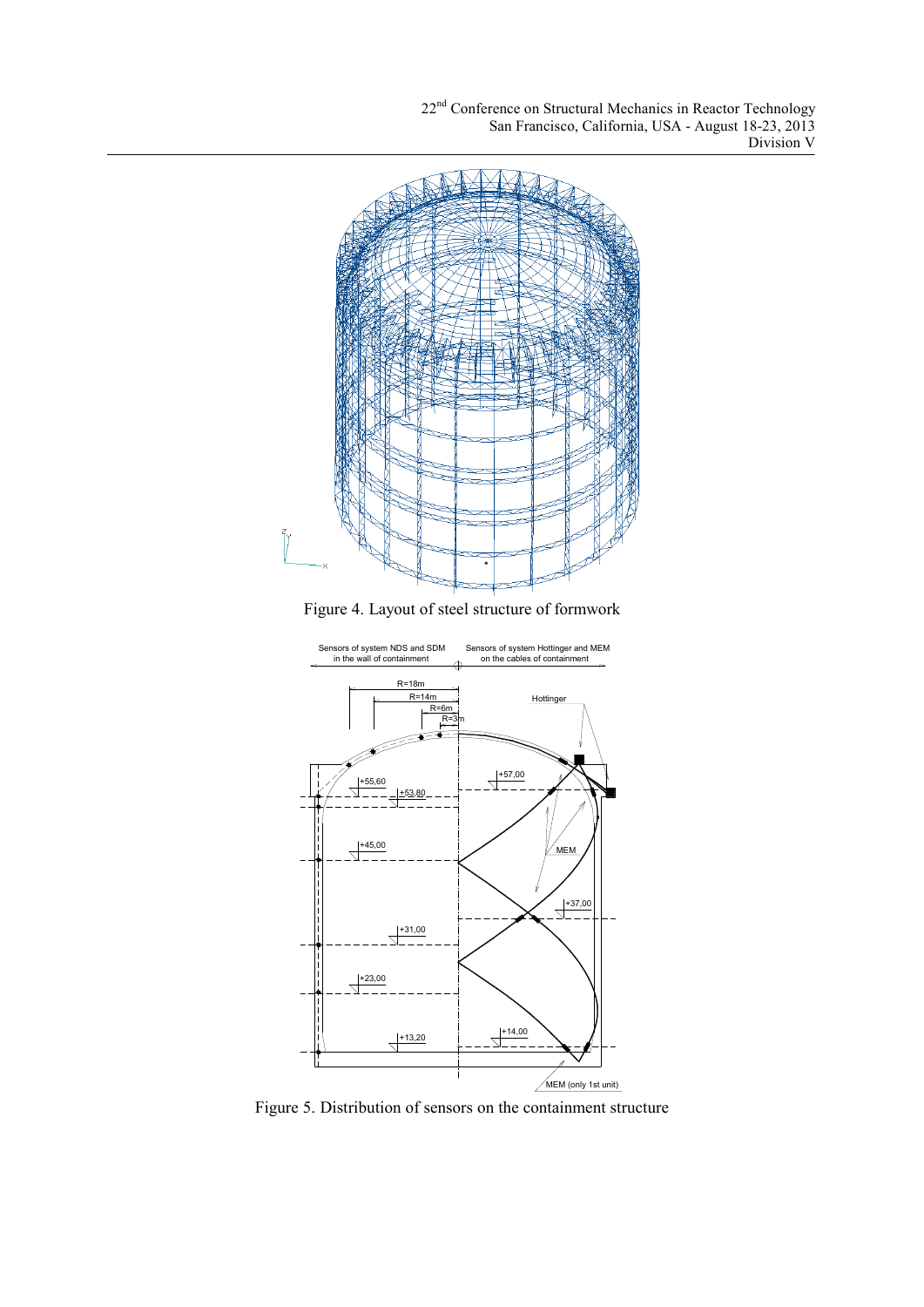

Figure 6. Unit 2 - Measurement of horizontal displacements in the middle of cylinder height during prestressing



Figure 7. Changes of prestressing force along cylindrical tendon length during SIT at Unit 2